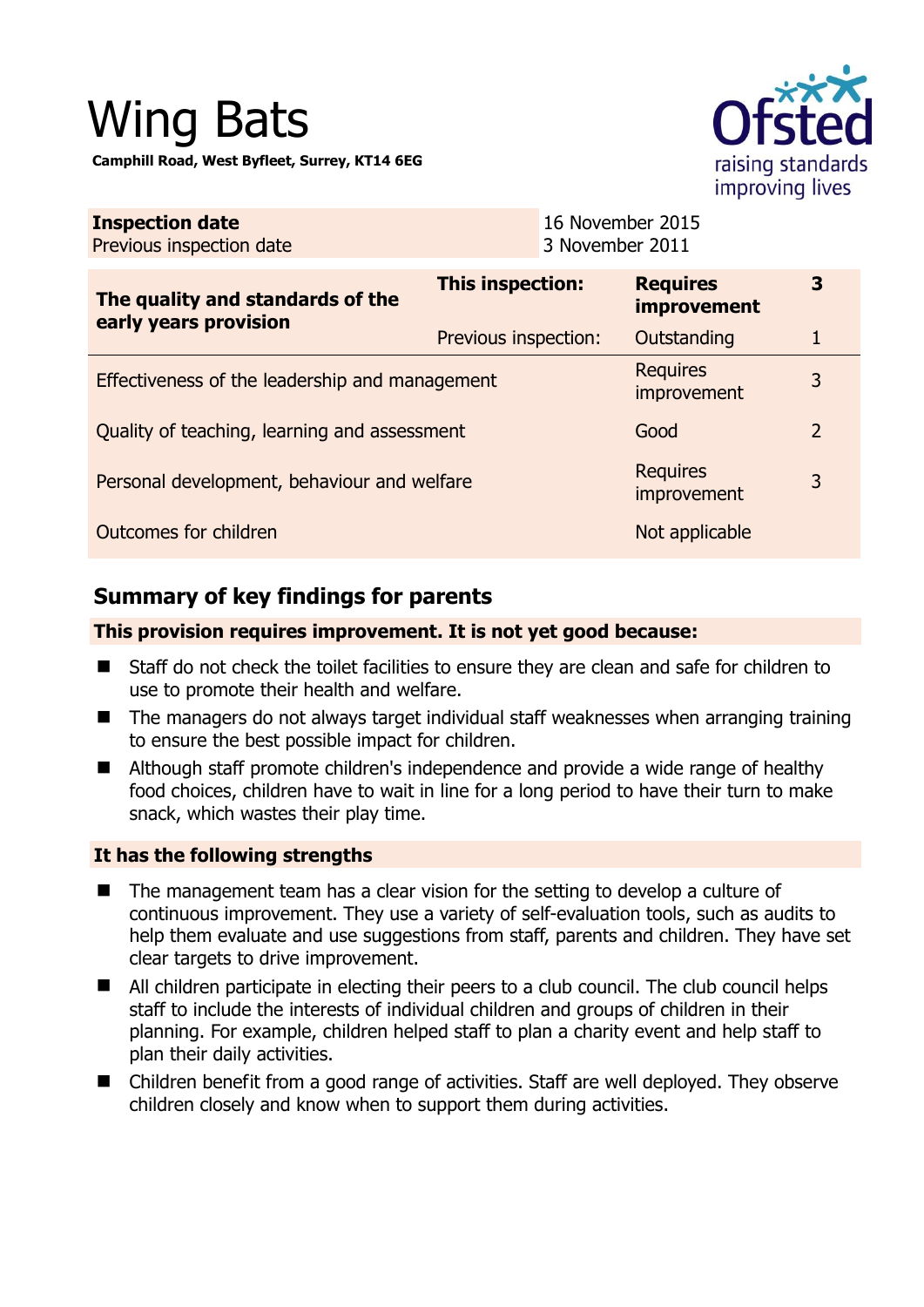### **What the setting needs to do to improve further**

#### **To meet the requirements of the Early Years Foundation Stage and the Childcare Register the provider must:**

|                                                                                                                                                                                                     | <b>Due Date</b> |
|-----------------------------------------------------------------------------------------------------------------------------------------------------------------------------------------------------|-----------------|
| ensure risk assessments are rigorous and extend to every area<br>used by the children to make sure that all hazards are effectively<br>identified, and removed or minimised, to keep children safe. | 30/11/2015      |

#### **To further improve the quality of the early years provision the provider should:**

- strengthen staff professional development further by identifying more specific areas to improve staff skills and knowledge to benefit children
- review snack time to make the best possible use of children's time.

#### **Inspection activities**

- The inspector observed staff interacting with children indoors and outdoors.
- The inspector spoke to staff about safeguarding and supervision.
- The inspector reviewed a sample of documentation.
- The inspector spoke to parents.
- The inspector, manager and provider spoke about self-evaluation.

# **Inspector**

Genevieve Mackenzie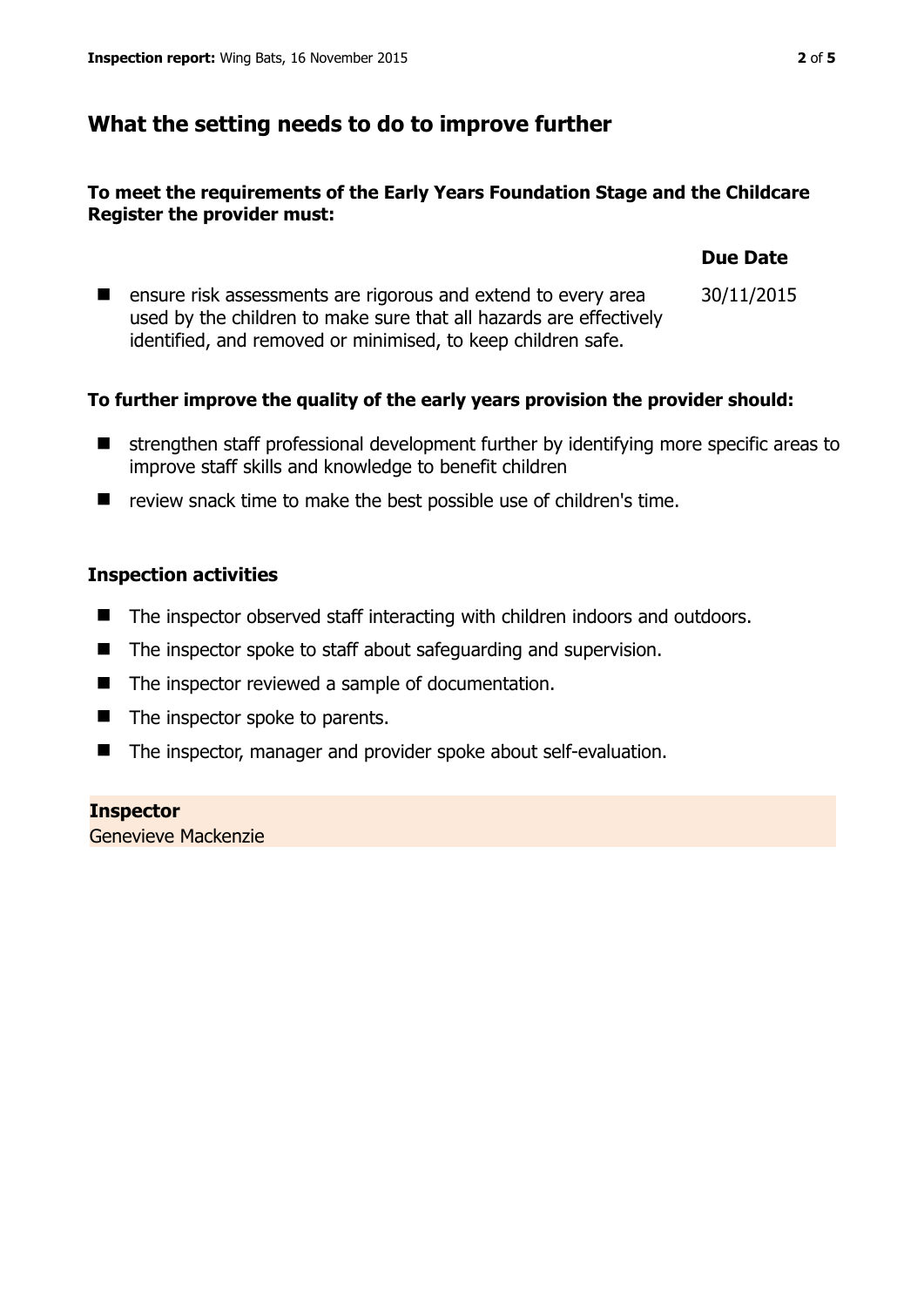## **Inspection findings**

#### **Effectiveness of the leadership and management requires improvement**

The management team uses risk assessments for most of the areas used by children. The host school is currently undergoing major building works which has caused some disruption to how staff work and their usual risk checks. As a result, staff do not check the toilet area for risks. This does not help to keep children safe at all times. Safeguarding is effective. Staff follow good safeguarding procedures and understand how to identify child protection concerns. Although management arranges training for staff, this is not sharply focused to target any weaknesses in staff practice to benefit children. Parents are happy with the provision and find staff approachable. They feel staff help young children to adjust from the school environment to the club, making them feel welcome. Staff build good relationships with the infant and junior school where children attend.

#### **Quality of teaching, learning and assessment is good**

Staff help children to evaluate their experiences. For example, at the end of each session, children take a bead and place it in either the happy or the sad jar. Staff talk to children about their decision, such as what experiences they enjoyed or did not enjoy. Staff evaluate their practice from the children's feedback. Older children help younger children in their play. For example, older children demonstrate to younger children how to play games on technology tablets. Different aged children play together to build houses in the construction area. Staff engage with children at their level during play. Staff and children used good descriptive language. For example, children played in the messy play area and spoke about, 'Soft, squidgy, gooey gloop'.

#### **Personal development, behaviour and welfare require improvement**

Children develop an understanding of healthy lifestyles. For example, staff provide children with a varied and nutritious snack, although children have to wait in line for long periods to prepare it. Staff encourage children to spend time outside, where they actively participate in activities that promote physical development. Children gain an understanding of risk, such as through activities that encourage them to explore their environment. For example, they learn to climb carefully and confidently on outdoor equipment. Children behave well and show respect for others. They are happy and form strong relationships with staff.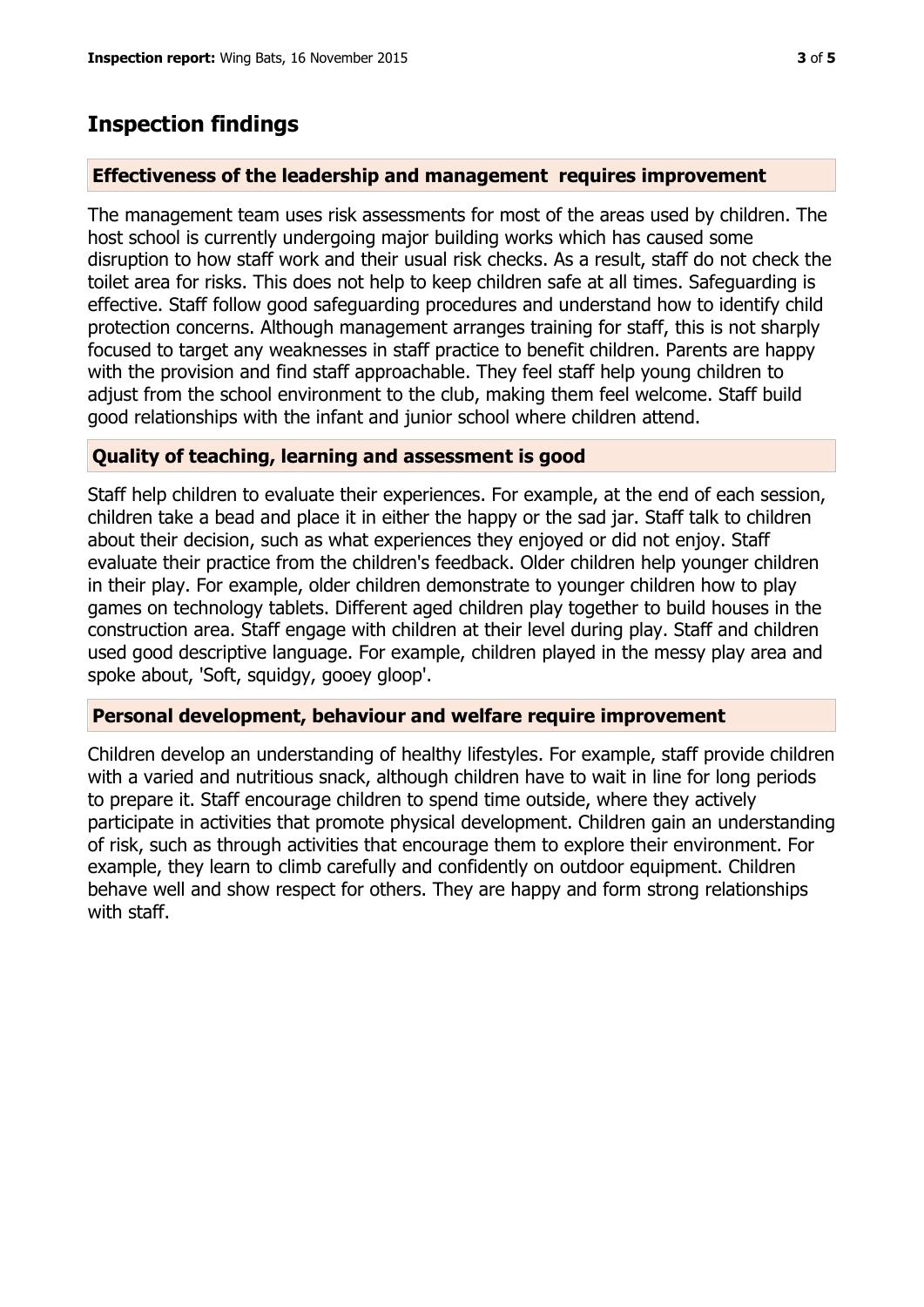## **Setting details**

| Unique reference number       | EY227538                                  |
|-------------------------------|-------------------------------------------|
| <b>Local authority</b>        | Surrey                                    |
| <b>Inspection number</b>      | 826393                                    |
| <b>Type of provision</b>      | Out of school provision                   |
| Day care type                 | Childcare - Non-Domestic                  |
| Age range of children         | $4 - 11$                                  |
| <b>Total number of places</b> | 50                                        |
| Number of children on roll    | 61                                        |
| <b>Name of provider</b>       | Wingbats of West Byfleet School Committee |
| Date of previous inspection   | 3 November 2011                           |
| <b>Telephone number</b>       | 01932343260                               |

Wing Bats after school club registered in 1995. It operates from the hall of West Byfleet Infant School, Surrey. The club is open Monday to Friday from 3.15pm to 6pm. It operates for 38 weeks of the year during school term time. Two members of staff hold Qualified Teacher Status, one member of staff holds a childcare qualification at level 4 and one member of staff holds a childcare qualification at level 3.

This inspection was carried out by Ofsted under sections 49 and 50 of the Childcare Act 2006 on the quality and standards of provision that is registered on the Early Years Register. The registered person must ensure that this provision complies with the statutory framework for children's learning, development and care, known as the Early Years Foundation Stage.

Any complaints about the inspection or the report should be made following the procedures set out in the guidance 'Complaints procedure: raising concerns and making complaints about Ofsted', which is available from Ofsted's website: www.gov.uk/government/organisations/ofsted. If you would like Ofsted to send you a copy of the guidance, please telephone 0300 123 4234, or email enquiries@ofsted.gov.uk.